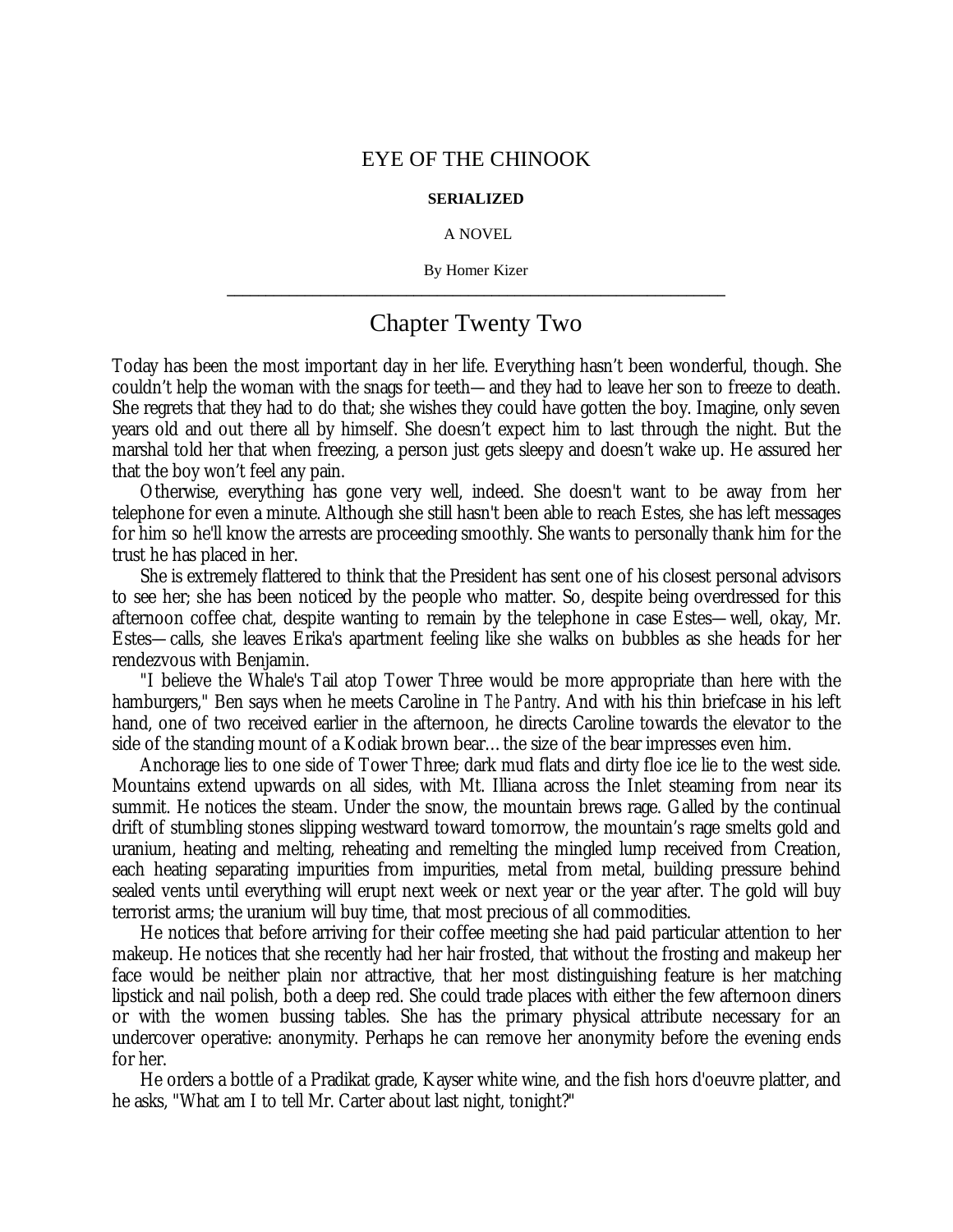"Only good news, I hope. There was one incident with the first arrests. The marshals didn't anticipate Moses Johns sleeping with a .375 H&H under his covers. He got off one shot."

"And?"

"His bullet went through Jim Tucker and into Bob Charley, through his stomach and into the leg of a Pete Ballard."

"Three with one shot?"

"Well, the bullet went through the wall, deflected upward, and almost hit Bob Harper. So he came real close to getting four. But only Jim died. Bob is expected to be out of ICU by this evening. Pete was released this morning, and should be in Denver by now."

"The President won't be happy."

"I've been trying to get hold of Mr. Estes and explain what happened, but he hasn't returned my calls."

"Is that because he has sent north a replacement for you? He believes you have become too personally involved."

"A replacement? Personally involved? Jabe is an oaf. I don't care anything about him. I've only been doing what Mr. Estes ordered."

"I'm curious, what happened to Moses?"

"He was delivered directly to the detention center.… He took a burst of 9 millimeter rounds in his shoulder. Five or six hits. It was pretty ugly. But he seems to be doing all right, good enough to stand trial anyway."

"Who hasn't been arrested?"

"Jabe, of course. But he will be tonight or tomorrow morning. He didn't give me the names of all of the Committee members until after their meeting day before yesterday when they decided to go ahead and actually build a bomb." She pauses, takes in a deep breath as she realizes that everything hasn't gone well, not if Estes is sending in a replacement for her. "And then Clay Attla, Bob Bell, Lars Gunnarson and my pretend father, Les Jones are all still at large. We think we know where Lars is, and we know where Clay is. But Bob Bell and Jones disappeared, and they're the ones who'll be building the bomb. I don't think they can, and neither do any of the analysts or any of the marshals, but Jabe isn't sure. He came back muttering something about dad being touched by God, whatever that means. He didn't stay, and I thought he would've. He went on down to Kenai to see Zoe, who'll also be arrested when we pickup Jabe."

"How many dissidents have been sent to the detention center?"

"I don't know exactly how many. Some of the first ones sent up there have been in prison a long time, two of them since Kent State."

He recalls reading about a shooting at Kent State shortly after his trial in Moscow— the KGB didn't need to do much to prove his guilt so no charade of justice was deemed necessary. A woman judge listened to the prosecution present evidence against him. Then without hearing a defense argument, she sentenced him to five years of hard labor. Five years for murder. Not even a life sentence. Or a 58's Quarter: twenty-five years. Is that how, he wonders, there can still be dissidents from Kent State in American jails? The Free World version of the Supreme Soviet's Quarter. And since curiosity is a terrible burden, he asks, "Who are we holding from that long ago?"

"I don't know, a couple of SDS activists who were never charged with anything so they never came to trial. They have just been hanging around, I guess, the prosecutors waiting till the time's right to release them." She reaches for another piece of kippered sockeye salmon. "Isn't it amusing that with this camp north of the Yukon River, all of the dissidents in the country will be in cold storage, finally."

*No, Honey, it isn't amusing, for I know about camps that pervert Justice, and to pervert Justice leads to moral decay which causes fear to grip an entire nation or a people, causing your people, and before them, my people to become*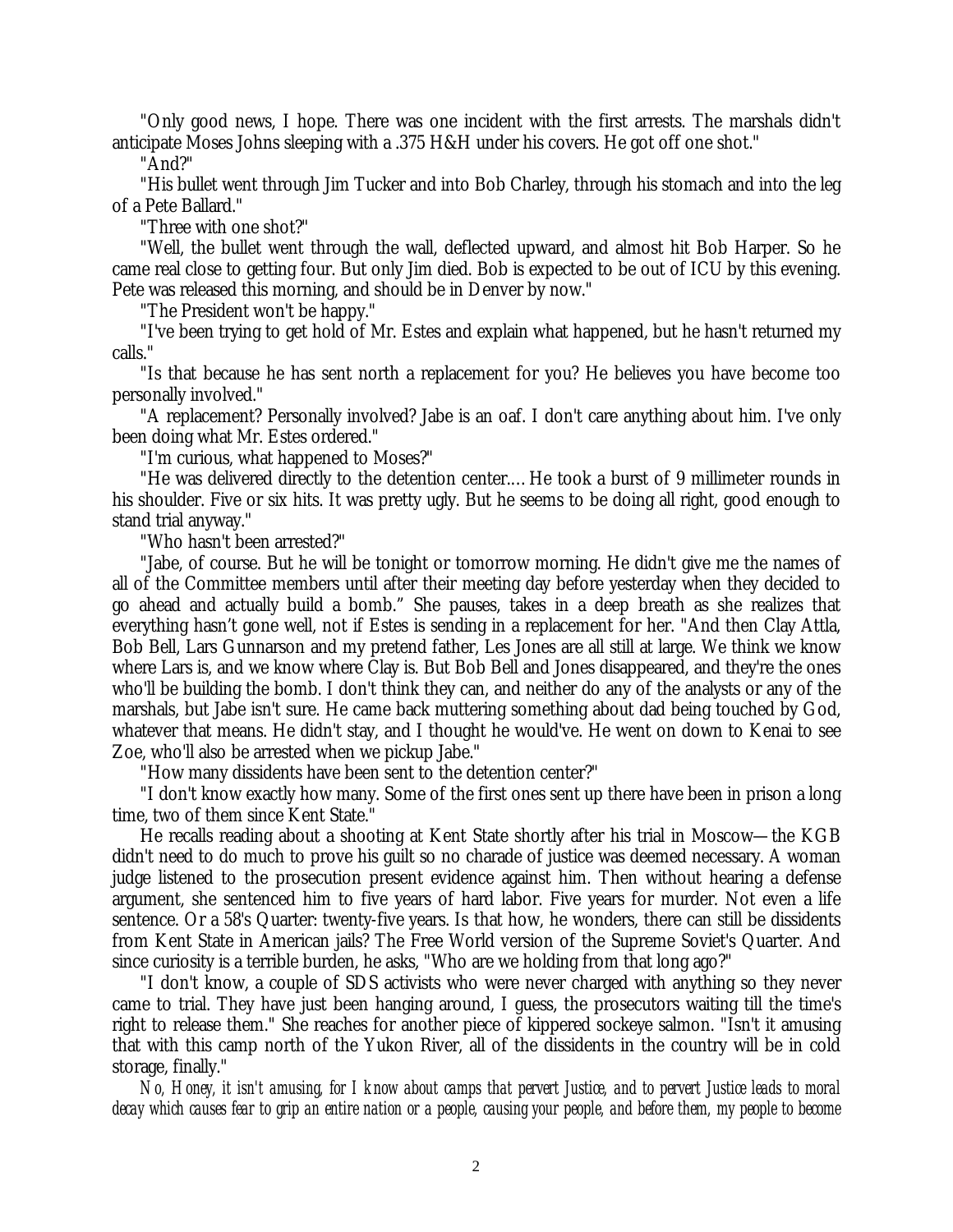*afraid to die. You say, Better Red than Dead. My ancestors said, Let's us return to Egypt. So afraid to die, you become bread for your enemies till the land swallows the dust of your bones, leaving only sand and wind and foxes in the Sinai.*

He looks out the window and sees the cold sun reflecting off the snow-covered Alaska Range, and he remembers the Urals, afternoon sunsets, fur on the moon, plumes of radiation making eunuchs of even party officials, thereby rendering the political apparatus impotent, transforming civil rights into the sterile soil of winter window boxes. Poets emerged from their paper cocoons as inch worms, each measuring the breadth and height of oppression while swallowing those radioactive plumes, taking into themselves wells of octopus ink, spewing out spreading blackness that hides the eight legs of death. Along each leg suckers clutch hope and faith, said with prayers of incense and wax, their wicks trimmed but snuffed by a march of professors.

"What's a matter, Ben? Is something not right?"

"I was wondering if the President is aware there're still dissidents being held from the 1960s. If the Soviets were to learn of them, the President's human rights campaign would be irreparably damaged."

"Other than what Mr. Estes told me, I don't know much about them."

"Perhaps neither of us should know anything of them."

"I understand."

"What about the Israeli national Jones was to meet? The President is very interested in this aspect of the case."

"I don't know. He hasn't surfaced anywhere so I don't think he exists. If he ever existed I suspect he was the Jew the FBI and Customs officials in Fairbanks turned around and sent back to London. Have you seen that report?"

"Yes, I have… the Israeli was a boy, not someone President Carter would have sent on such a delicate mission."

"Well, we haven't had much help from the FBI, haven't had much to do with them for a while. Jones' ex-wife is an agent. Mr. Estes believes she might have been tipping the Committee as to our moves. I don't know. I know we have been successful since we started keeping them out of the loop."

"I see… the President was advised that two Israeli citizens tried to enter and that one was admitted, the other denied— "

Interrupting, she says, "That's not the report we received, or at least not the report I received." Obviously troubled by this discrepancy, she asks, "Did the President receive the security photo of the Jew who entered?"

"I do not know if he did, probably not. I am, however, surprised that you don't have that photo." *Well, Magician, somewhere there is a photo of you, who have become interference in the affairs of nations. But with a photo, you, like radio static, will be tuned out. The demons who rule the affairs of men already know where you hide. They will lead me to you. Yes, they will.*

*Answer me, Magician, if you can. Do you think you will intimidate the demons who are to deliver you into my hands? Are you more powerful than even one of them? More cunning? Can you deceived them? If not, then who will grant you victory?*

*What, no victory? Then why continue? Give up. Surface. Let me get this thing I hate behind me.*

"Did I miss hearing you say something? or were you only talking to yourself?"

"I was angry with myself for saying too much, and possibly placing you in a compromising situation." He considers his words carefully: "The briefing I received before leaving Washington well, I don't agree with it. Too much emphasis was placed on your allowing Les Jones to escape. Much was made of your inexperience. The impression I left with was that you should have remained a secretary."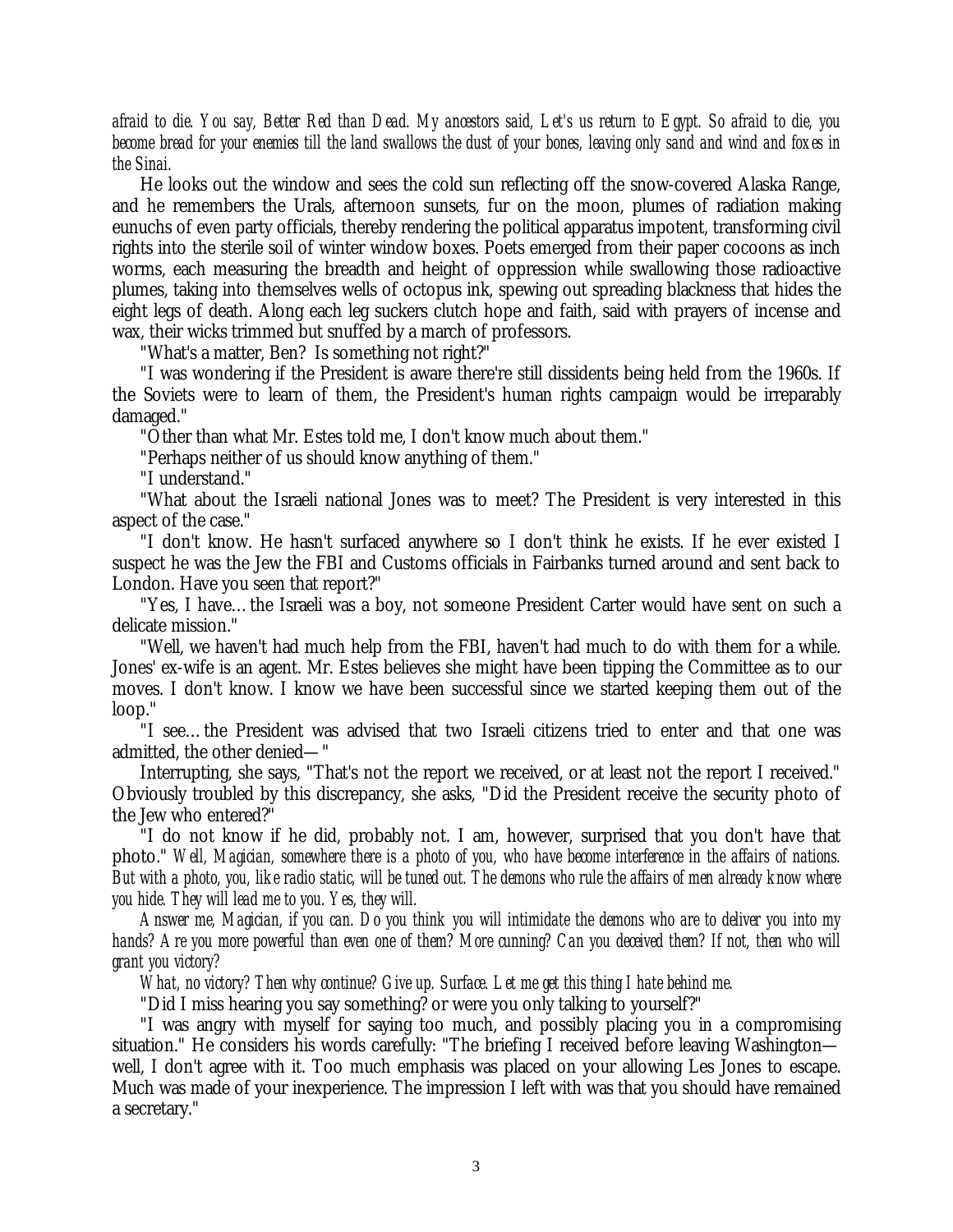"Who briefed you?"

"Bob— Bob Estes."

"That sonnabitch. He calls me at work in the middle of the afternoon, tells me to be in his office in half an hour. He gives me this file." Reaching into her purse, she removes a folded file that has pictures of members and suspected members of that infamous committee. "Then he gave me a plane ticket to Vegas, and told me to read the file on the plane. I suffer from motion sickness. I can't read in a car, or on a plane, but I read this damn file." She tosses what she holds onto the table. Photos slide out. "And with a week of firearms training and play acting, I became Erika Jones. I've done the job."

Casually reaching across the table, he opens the folder and scans the photos. He isn't particularly interested in any of the pictures until he comes across a Xeroxed copy of a black & white newspaper article with an accompanying photograph: "Who is this?"

Glancing at the copy, she says, "Les Jones, the terrorist leader— that is, their leader until he was shipwrecked and nearly died of frostbite and lost his mind."

"You are not mistaken?"

"No. Here, let me show you." She points to the caption beneath the photograph which identifies the man in front of the Decca Electronics booth as Les Jones. "See, the article is about *Fish Expo '76*. The paper identifies him as our man, Les Jones, a fisherman from Kodiak, Alaska." She studies the picture for a minute. "He lost weight in his face on his hike through hell, but this is who we're looking for."

From his wallet, Ben withdraws a dog-eared photo of himself and Itzak Salmon sitting in lawn chairs behind Salmon's home in Jerusalem. He places the photos together. The one is the image of the other.

When Caroline sees the comparison, she turns white despite her makeup. "Why are you in that picture? Who are you?" She starts to push her chair back, then sees the muzzle of the silenced pistol pointed at her. Freezing in mid-motion, her weight half off her chairseat, she says, "You didn't have to show me that picture."

"Do not make a scene. I will kill you right here if I have to." He waggles the muzzle ever so slightly. "Sit down. Don't let this spoil your afternoon."

"How can it not?… Who are you? You don't advise the President, do you?"

"I'm here about the man in the picture. Where is he?"

"We don't know."

"Is he who's building the patriots' bomb."

"He doesn't know how— "

"Is he the one?"

"That's what Jabe said. Him and Bob Bell, a former scientist teacher."

"Eat, please." With his left hand, he picks up a piece of the kippered salmon. Then between chews, he says, "He knows how."

"You're sure? 'cause I don't think so. I held his hand, listened to him rave about some raven, and slipped him enough hallucinates to fry his brain."

"You what?"

"Gave him what Mr. Estes told me to. He doesn't know who he is or where he was, didn't recognize me, babbled something nobody could understand but Dr. Meier, who called in an expert from University of Washington. Mr. Estes wanted to use his mental instability as the reason for his confinement."

"What are you trying to tell me?"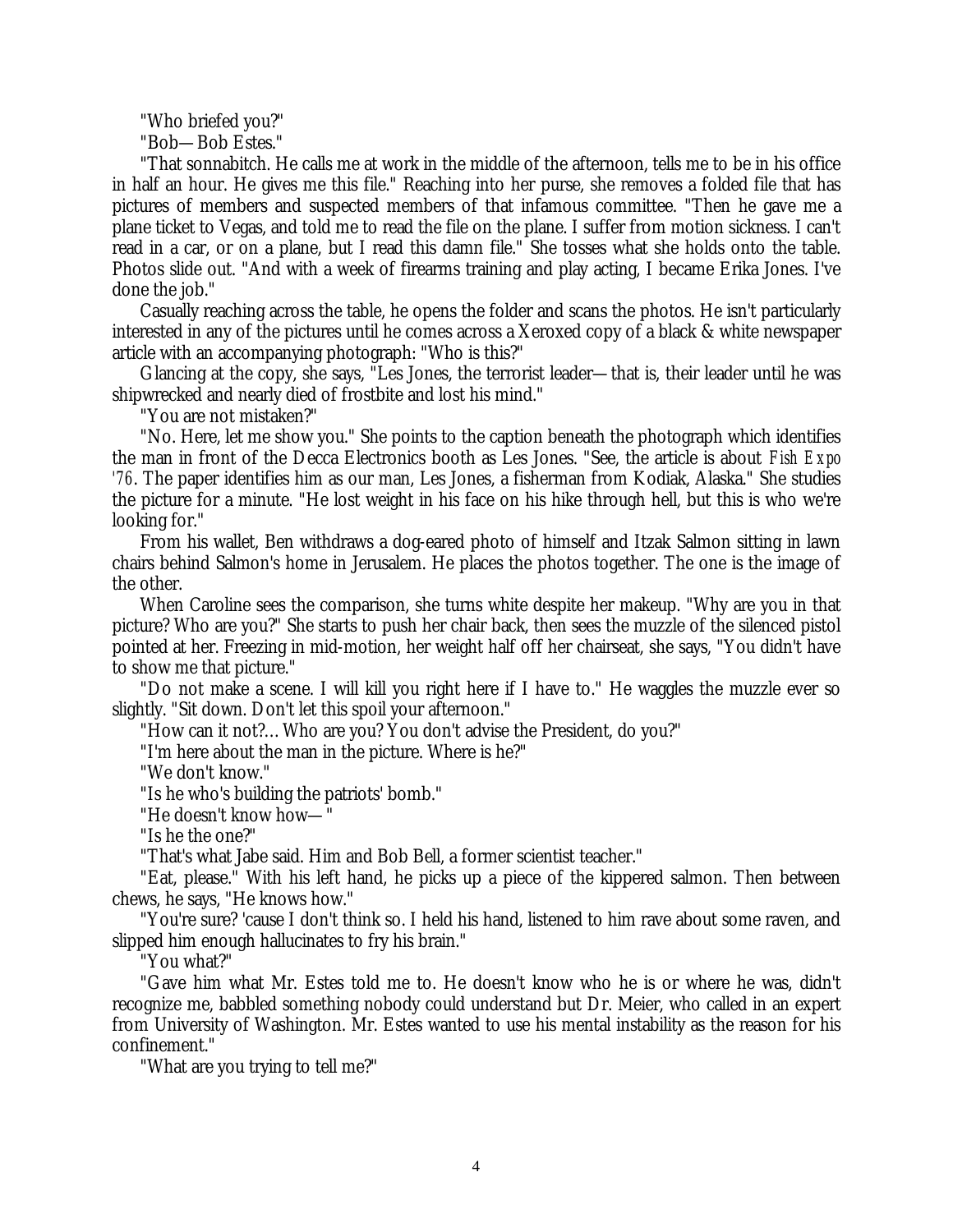"He had amnesia. But Jabe said Zoe Gunnarson prayed for his healing, and he has gotten all of his memory back, or at least most of it, and he's Les Jones— only now he knows how to build a bomb, knows how to enrich uranium, everything. But none of our specialists think that's possible."

"He knows how. He knew how before he came here."

"A prayer can do that? Come on."

"I tell you, he knows how— and you didn't listen to what I said. The picture of us was taken in Israel."

"I can't accept that. No prayer gets that kind of results, nor does a pilgrimage to the Holy Land."

"I don't know if prayer had anything to do with anything other than to confuse the issue. The man in the picture with me is Itzak Salmon, a former nuclear physicist. He has built many devices."

"That can't be. He's Les Jones, a commercial fisherman."

"Then that's how the prayer was answered. Maybe they're brothers, or cousins." He reaches for another piece of the smoked fish. "For the moment, we have a common goal, the elimination of him," he points to the pictures.

"It would seem so, but after that?"

"You have potential, and I have only one assignment. You help me find him, you can have the credit."

"Why should I help you?"

"To preserve your potential."

"Meaning?"

"You might suddenly choke of a piece of salmon, but if you leave cooperating fully with me, you will probably not have any problems swallowing tomorrow. Is that clear enough?"

"What if I screamed for help?"

"You won't."

"Can you be certain?"

"Without me, you will never find the Magician. He will make his bomb, and people will die. The United States will make war on its citizens. With the U.S. busy with its domestic problems, the Arab League will attack Israeli. Germany will send troops to protect Jerusalem. And Armageddon will be upon the world."

"Magician, huh?"

"Don't you think so? He disappeared from your hand?"

"He had help."

"Of course. And he will need help making his bomb."

"How will he get bomb-grade uranium?"

"You will never catch him because you look at the impossibility of what he intends, not at what happens after he accomplishes the impossible."

"Meaning?"

"If my father needs enriched uranium, then he will enrich what he needs. I don't know how. But he will know how. That is his gift."

"Your father?"

"He took me in off the street, fed, clothed me, educated me. I know him better than anyone else, the reason I'm here."

"So he's not your real father?"

"No, this would be easier if he were… I don't like what I have to do, don't have much patience with anyone who stands in my way, and I no mercy for that person. If I didn't think he could build a bomb, I wouldn't be here. But he can, he has before."

She sucks him her breath, holds it as if it were a caught butterfly, then softly opens her hand. "He has done this before? A bomb? Built one for terrorists?"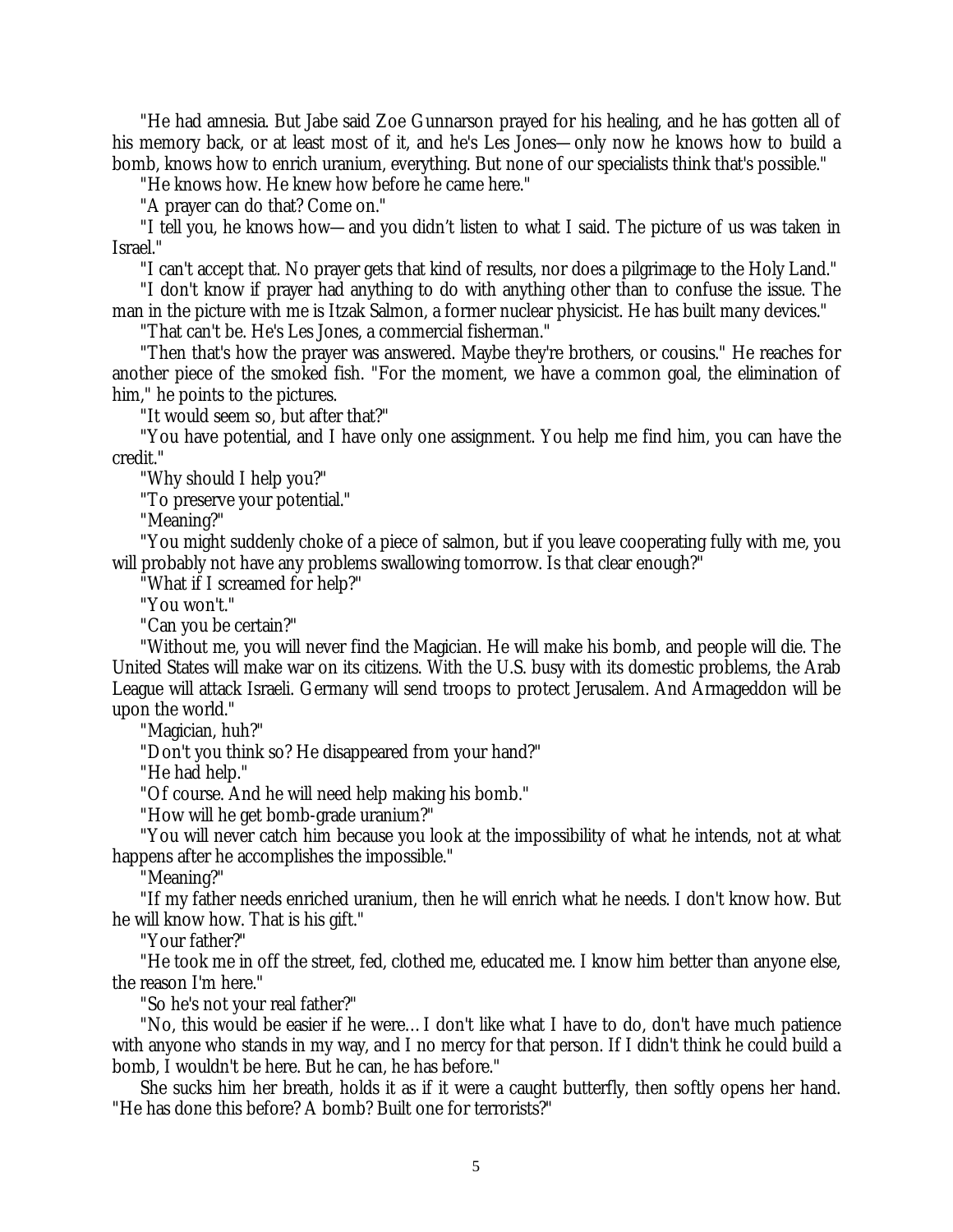"Those details aren't important. What I need to know is his location."

"Two days ago… ," her voice fades as she pauses. After a moment, she asks, "Where, then, is Les Jones?"

"I imagine drowned, or hiding."

"Then he might have faked his amnesia?"

"Let's hope he did. If he really believes he's your fisherman, I won't be able to reason with him. I will have to kill him."

"You'd do that?"

"Why not? I might be the only one who can."

"The marshals will arrest— "

"Don't be silly. Your people might locate him, negotiate with him, but if your people learn that he has built a bomb, you will not risk the explosion. The negotiations will make world news. Questions of how he built a bomb will be asked, will be debated on television and on campuses. Fingers will be pointed in every direction. The Soviets won't believe anything you say and another arms race will be triggered. Japan will have to arm. Every indigent country will insist on having a bomb as if bombs were hockey trophies. Itzak will win even if your people overwhelm him." He pauses, takes another piece of salmon, then adds, "If he survives, what kind of a trial can he have and you dare not let him go free. If he is killed, then he is a martyr for all patriots worldwide. Everyone will know that a bomb can be built by someone other than a superpower. And what Itzak wants as much as anything is to force the Messiah to intervene. He wants the God of Abraham to stop the killing in the mud of this planet even if that means destroying all life now here. He doesn't care— so only a dead man can stop him."

"That doesn't make sense."

"I have nothing to lose. I am already dead… he can neither threaten me, nor appeal to my ego. And I don't care about you or about how the survivors will write the history. I'll kill you right here if I thought you were a problem."

"Thanks for such a comforting vote of confidence, but you have plenty to lose. You're alive, not dead."

"I have plutonium in my lungs. With every breath, I am more dead than alive."

"I can say that, too. Not about the plutonium, but about being closer to death with each breath. Still, you have to go on living for as long as you have."

"Isn't this living? Wine and salmon. Overlooking the city."

"This isn't exactly what I meant."

"You are mouthing words that you think you should say, but words you haven't really thought through."

"You sound like you have given up on life."

"I am fruit without seed, a lie told with art and skill, but nevertheless a lie."

"So what am I?"

"What are you, the overlap between having Erika dictate your actions and you interpreting your orders… this isn't getting Itzak located."

"We don't know where he went. Alaska's a big place, but there aren't very many places to go. Of course none of the marshals take seriously the idea of him and Bob Bell," she pauses midthought, looks at him, then out the window. Finally, she asks, "How can you be so certain? I know, the pictures, but couldn't Jones be Jones?"

"Itzak lived undercover in Syria for seven years. He was finally betrayed by his son's affair with a local woman. Otherwise, he would still be there helping make sure that Syrian and Iraqi nuclear projects failed." He picks up the last piece of smoked fish. "Itzak worked magic in front of everyone.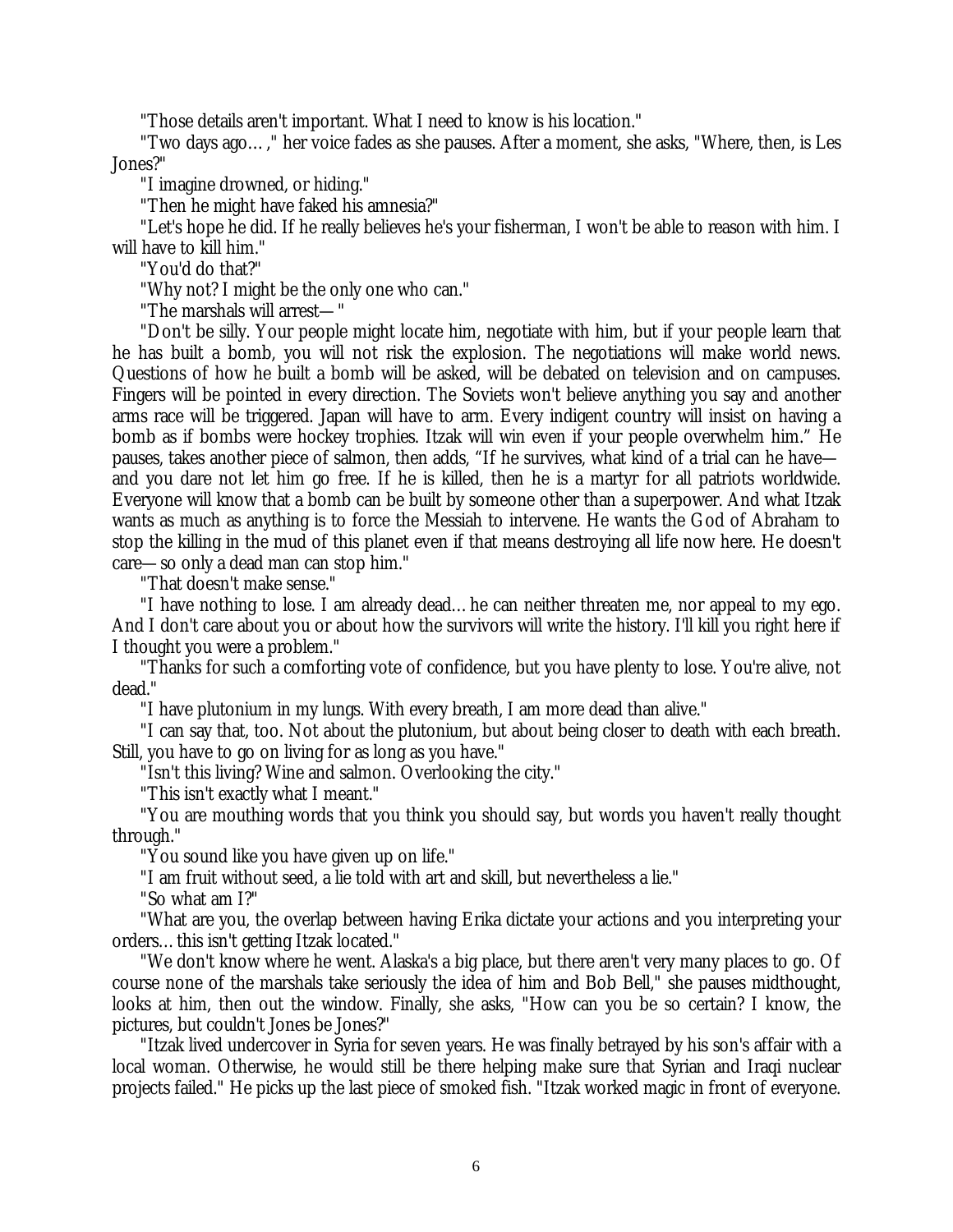He was willing to consult on the smallest details. Explain theory. Set up equipment. And someone usually far removed paid for the failures, always."

"What makes you think he won't do that here?"

"We're talking too much. This won't help you, believe me."

"Tell me, why not here? Why won't he make sure the terrorists' bomb making project fails?" "He won't."

"Why? Tell me this one thing and I'll let this go."

"No."

"If you intend to kill me, I deserve to know."

"All right. Because Itzak believes, prior to when the Messiah comes, that the House of Israel is in captivity because it was allied against the House of Judah, that captivity being what Christian apologists have labeled the Tribulation. He doesn't see that the House of Israel in captivity when the Messiah comes has been taken captive by Death, the cross-shaped fourth beast that the prophet Daniel saw."

"Is that it? Because Israel won't be free? That his religious beliefs have gotten everything all screwed around."

"No, you don't understand. Israel is Judea, the House of Judah. The United States is the dominant nation of the House of Israel. The United States, Itzak believes, will betray us, and he believes that if you do not collapse as a nation, you would send an army to surround Jerusalem prior to when the Messiah comes."

"Never."

"Shall I crow like a cock?"

"Huh? I don't get it."

"Itzak would. He'll build a bomb these patriots can use to weaken your nation. He'll think he's doing right, but world affairs cannot be conducted on the scribblings of ancient sages. He must be stopped. You had him, but let him escape. But don't feel bad. He's a magician, one clever enough to deceive demons."

"Will you let me report this and get as much help up here as necessary to find him? We have a common goal. We're on the same side. You don't need the pistol. I'll help you find him."

"I know you will."

"I mean it, I'll help. I won't doublecross you."

"I know that, too."

"Now you're scaring me."

"You should be scared."

"Tell me what to do, I'll do it."

"Do you have a gun?"

"Yes, in my purse."

"I want you to kill Jim Calkins, the agent sent up to hunt Itzak."

"I don't know if I can... I've never—" She can't finish what she started to say.

"Suit yourself."

"Meaning?"

"If I have to remove him, I have no need for you."

Swallowing hard, she sees her hands tremble, feels all of her shake. *This is not right. I can't murder, can't! But if I don't, he'll break my neck or crush my windpipe or simply shoot while being so very polite.* Her trembling intensifies until she has to hold one hand with her other to keep both from jerking in what would appear like an epileptic fit.

*He's an assassin. He isn't going to leave witnesses.*